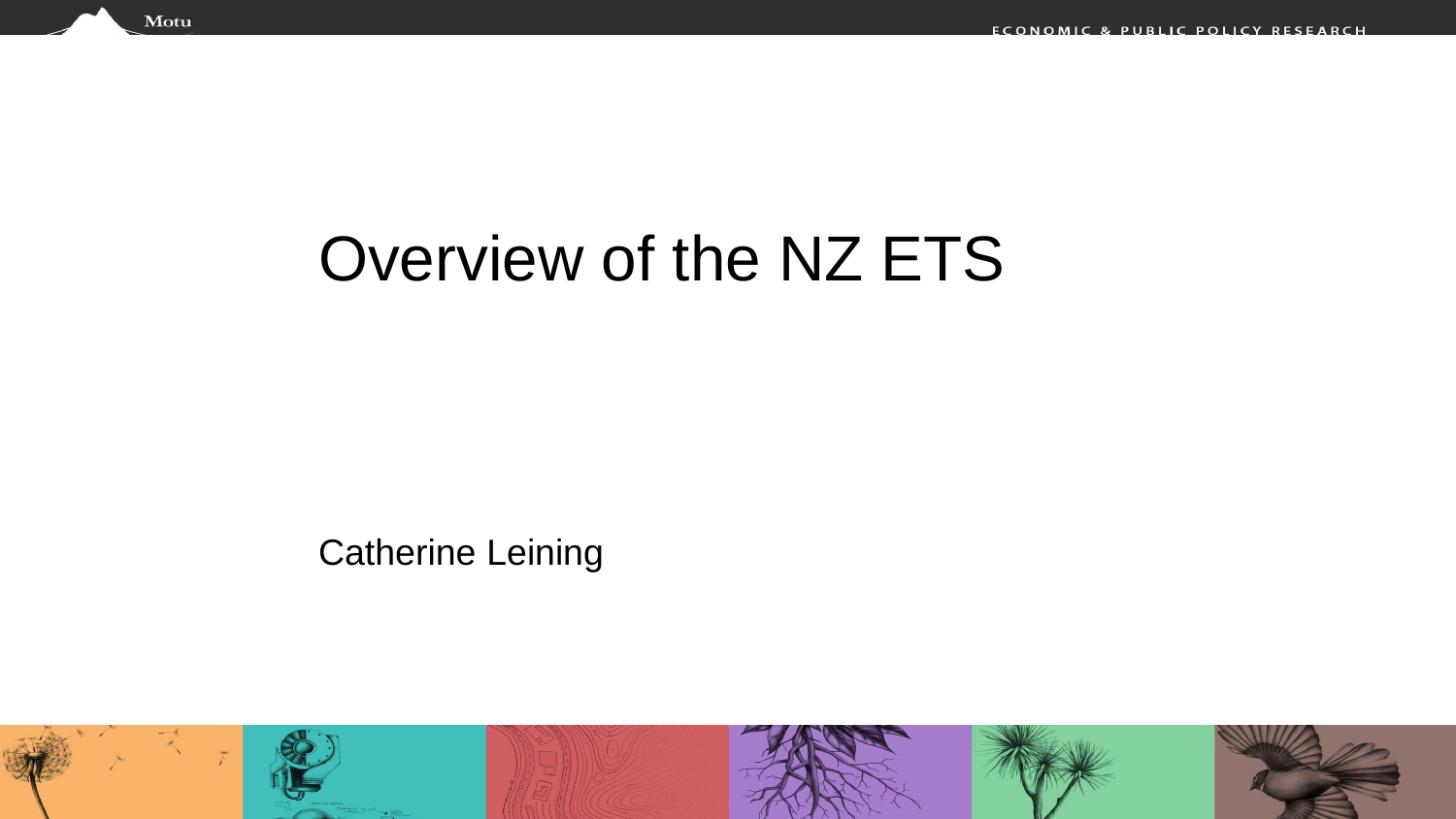# Overview of the NZ ETS

#### Operational since 2008

Motu

#### Designed to cover all sectors/gases

• Biological emissions from agriculture have been exempted indefinitely from unit obligations but are still reported

Prices driven by the international market until de-linking in mid-2015

Now operating as a domestic-only system

No significant impact on domestic emissions to date

Uncertainty on unit price has hindered low-emission investment in NZ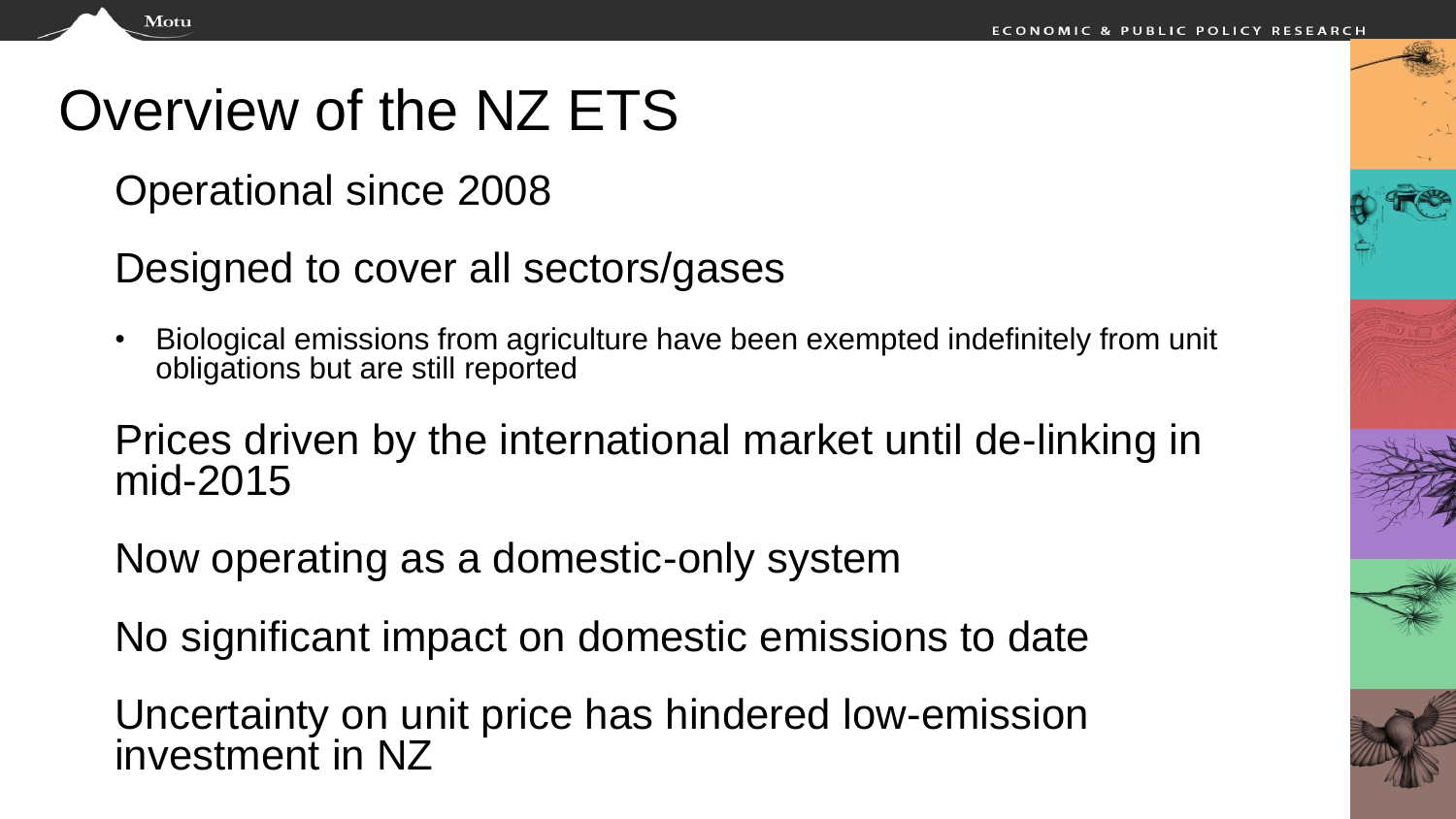## Emission prices in the NZ ETS: 2010-2017





Source: Data from OMF (2017). Image from Leining and Kerr (forthcoming). "A Guide to the NZ ETS."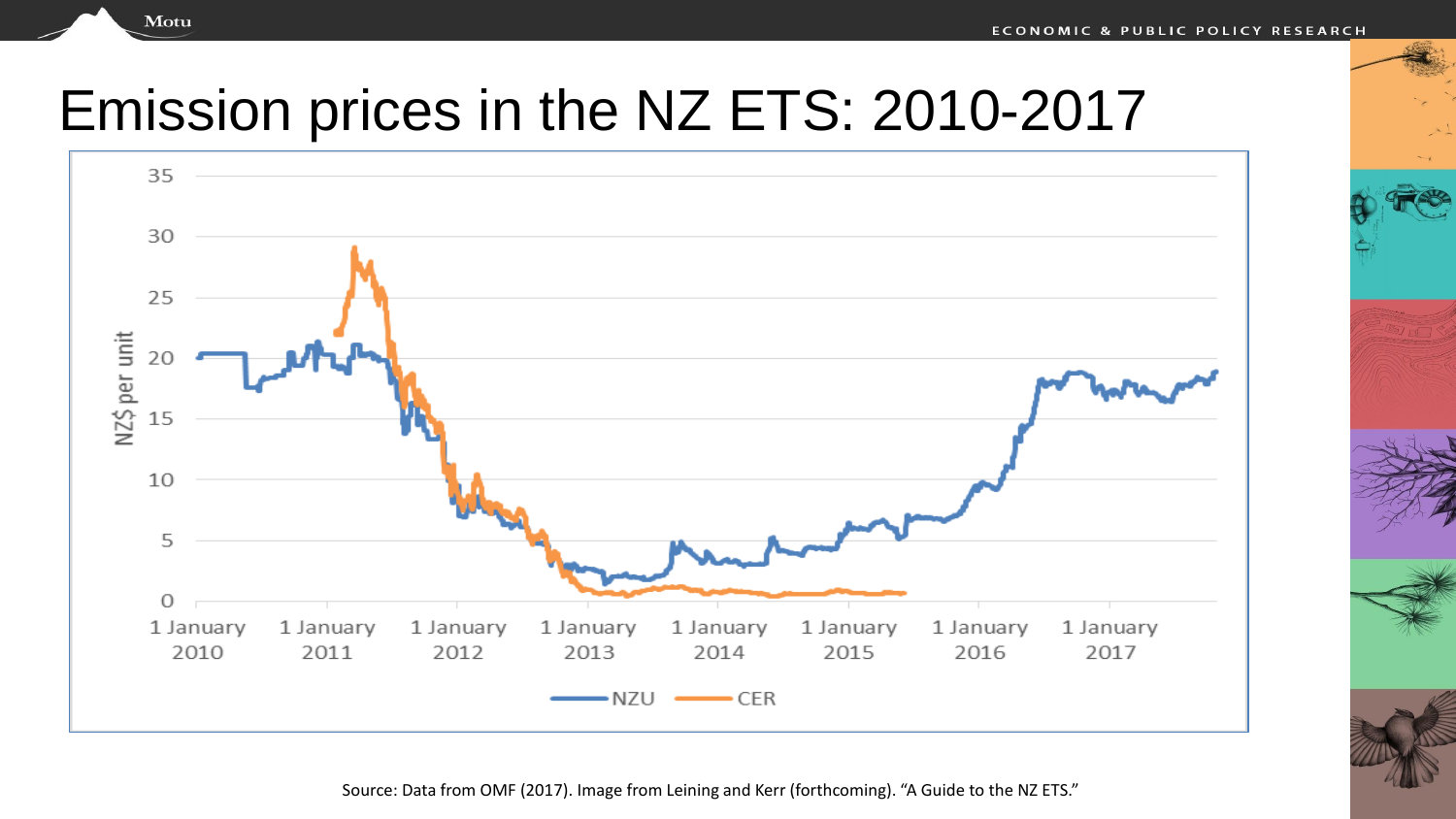# Current context

Motu

#### The previous government signalled (July 2017):

- 1. Auctioning under an overall limit by 2021
- 2. Quantity limit on participants' use of international units if the NZ ETS re-opens to international markets
- 3. Changes to the price ceiling: level and/or mechanism
- 4. Coordinated decisions on supply 5 years in advance with rolling updates
- 5. Future decisions on industrial free allocation, forestry rules and other operational issues

#### The new government has signalled:

- 1. Reconsidering obligations for biological emissions from agriculture at 95% free allocation
- 2. Goal of net zero emissions by 2050
- 3. Zero Carbon Act in 2018 establishing a new 2050 target and an independent Climate Change Commission
- 4. NZ ETS amendments by the end of 2019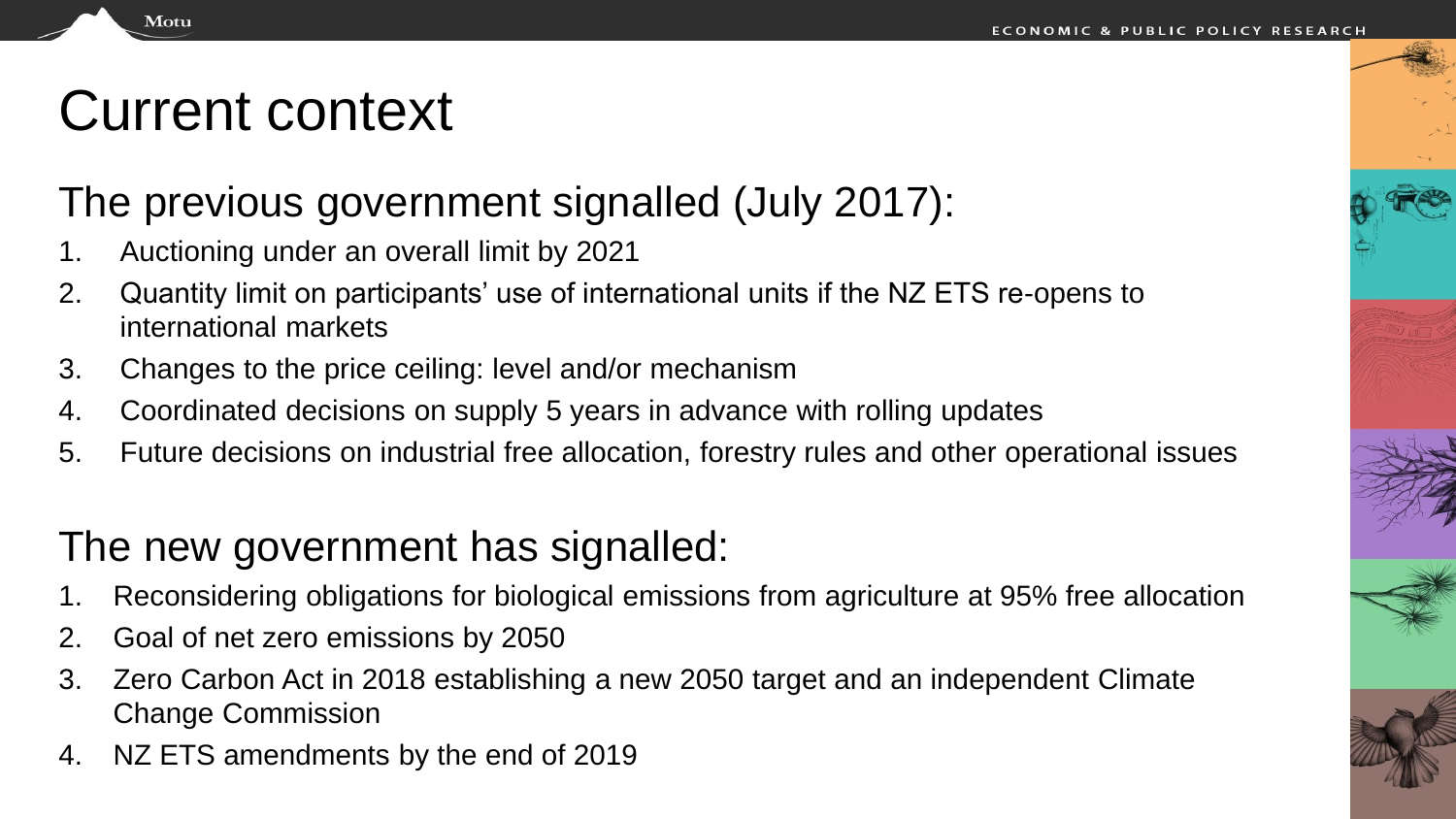# Managing supply and prices

Motu

Catherine Leining and Suzi Kerr

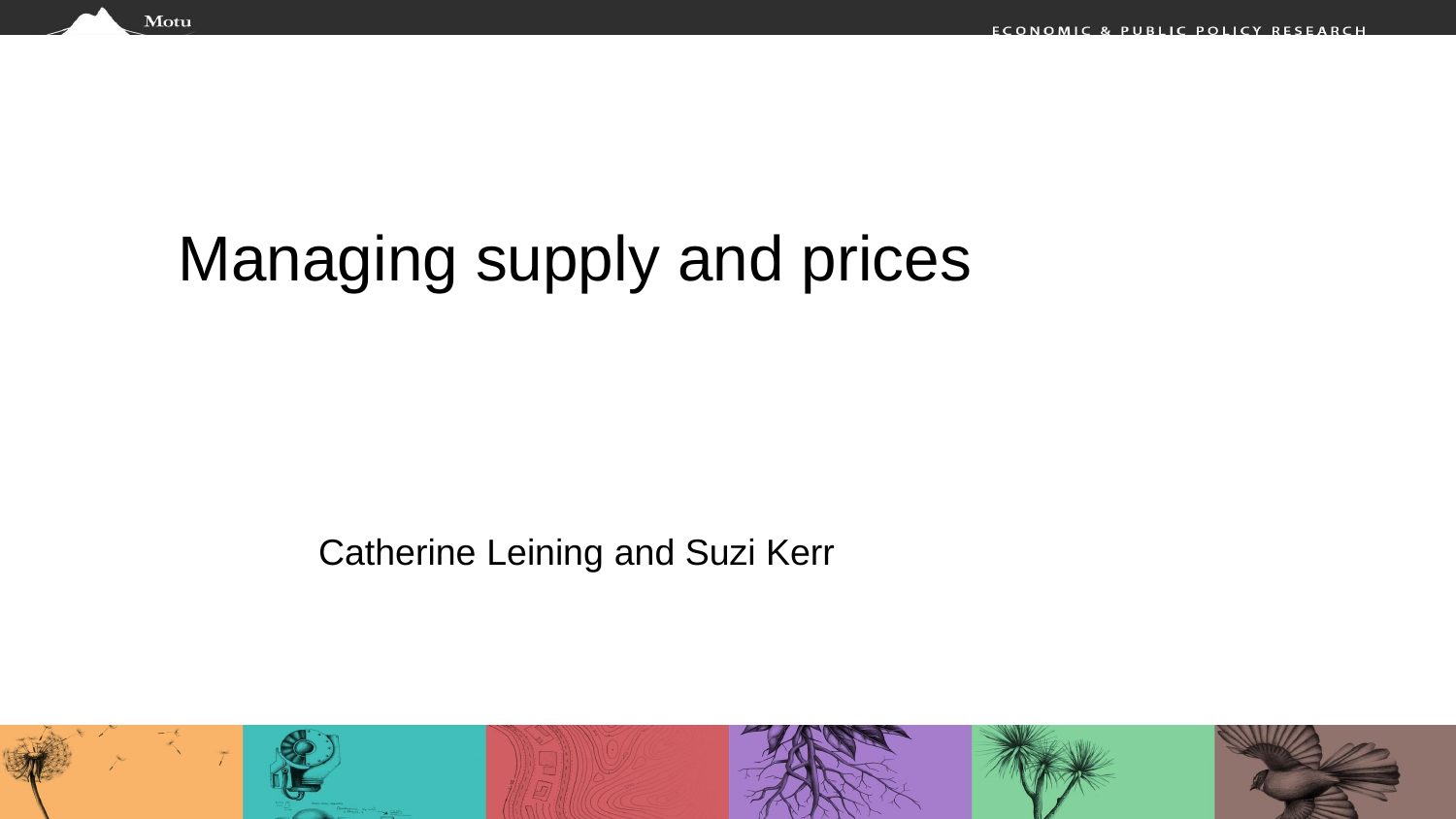## Motu's ETS Dialogue

Motu

20+ experts across sectors

Active from March 2016 – March 2017

Focused on issues of unit supply, prices, investment risk and international linking

– Did not look at other key issues: forestry rules, free allocation, market oversight, agriculture – or level of ambition

Synthesis paper co-authored by XX participants





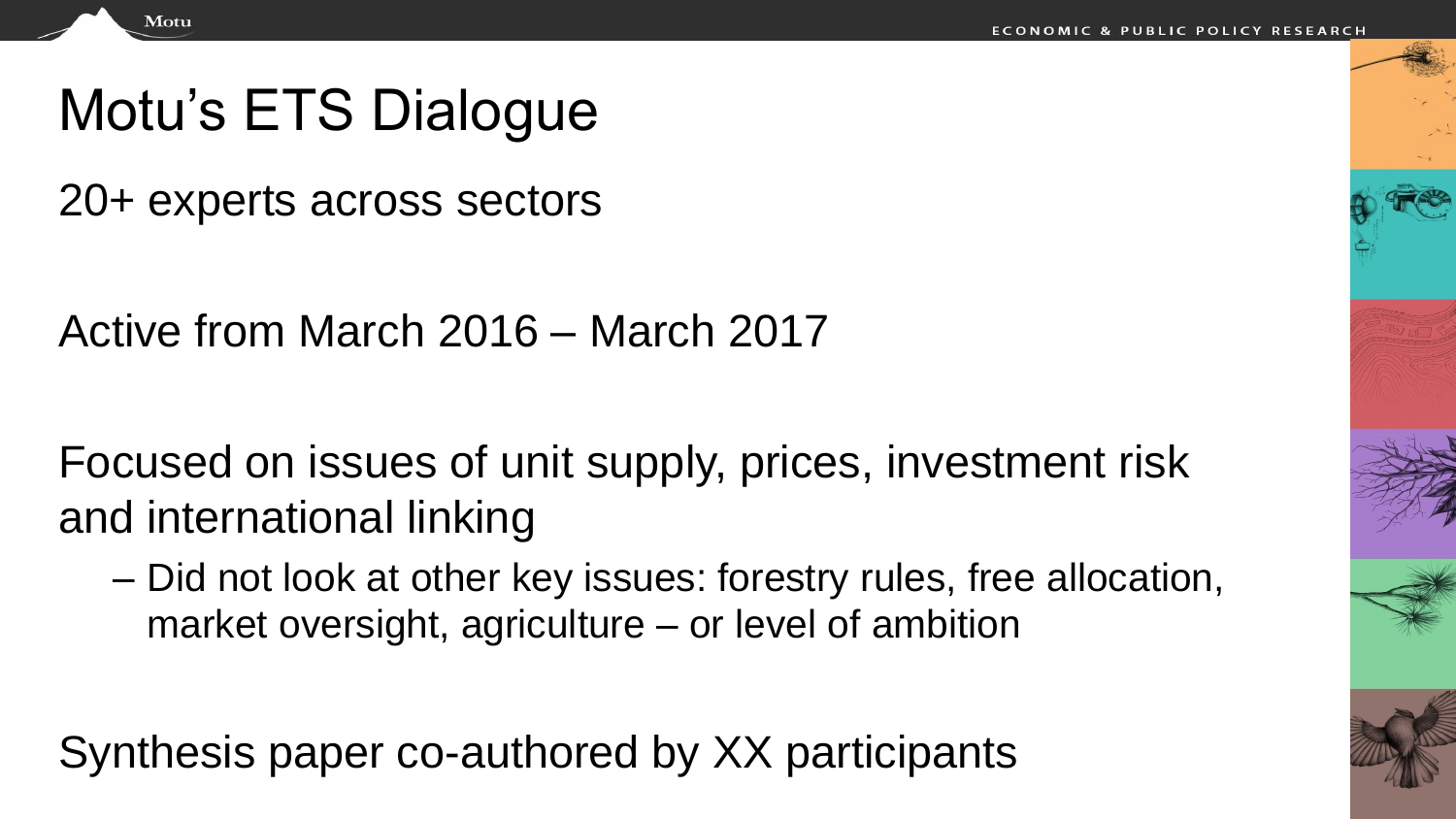# 2030 outlook: Mind the gap

Projections for 2021-2030





Source: MfE (2018). "New Zealand's provisional carbon budget for 2021-2030"; MfE RIS for NZ ETS Review changes (2016).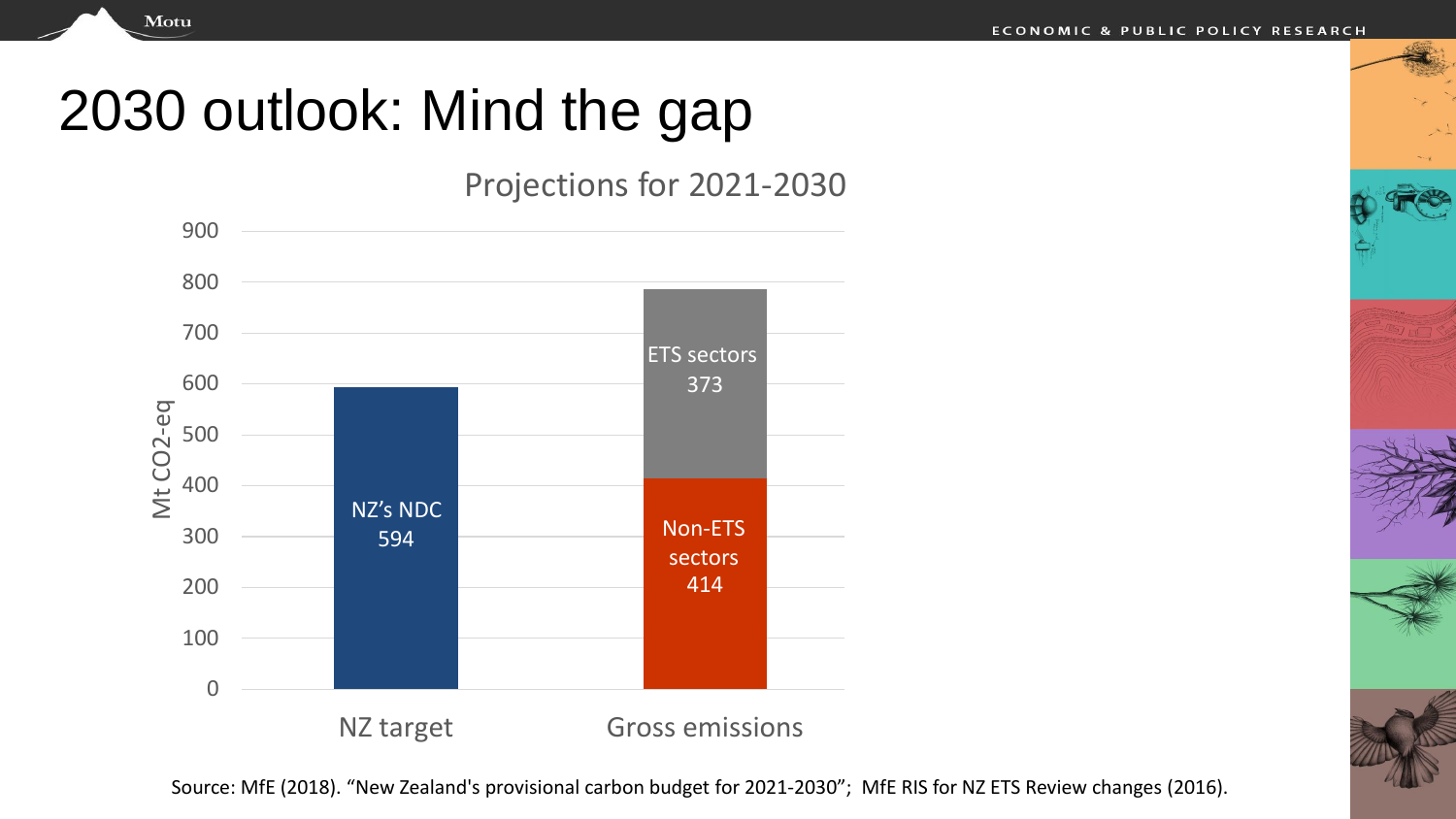# 2030 outlook: Mind the gap

Motu

#### Projections for 2021-2030



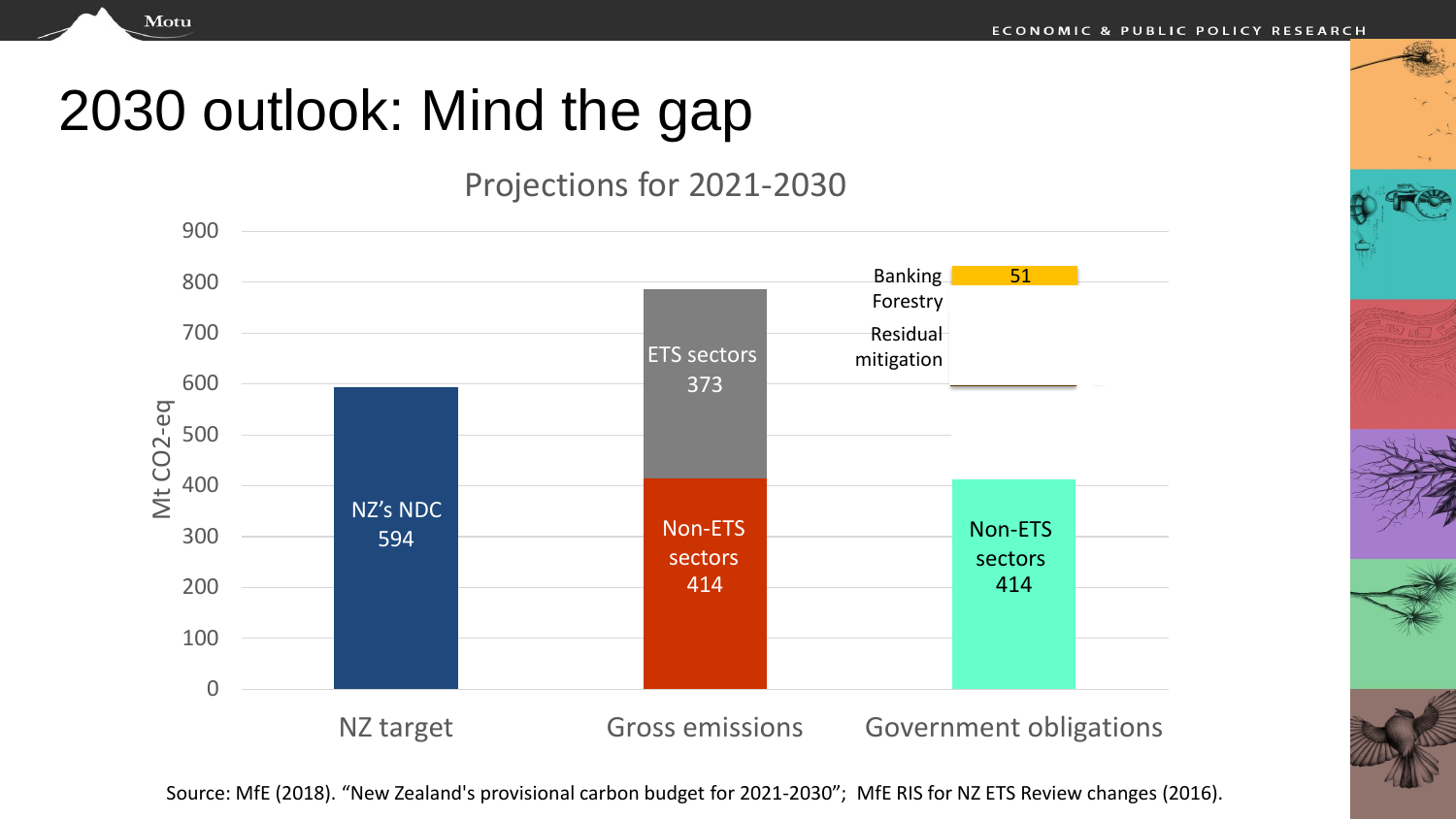# Objectives for managing ETS supply

Environmental effectiveness Domestic decarbonisation Global contribution

Motu

Policy and price predictability Efficient and cost-effective transition Balance between certainty and flexibility









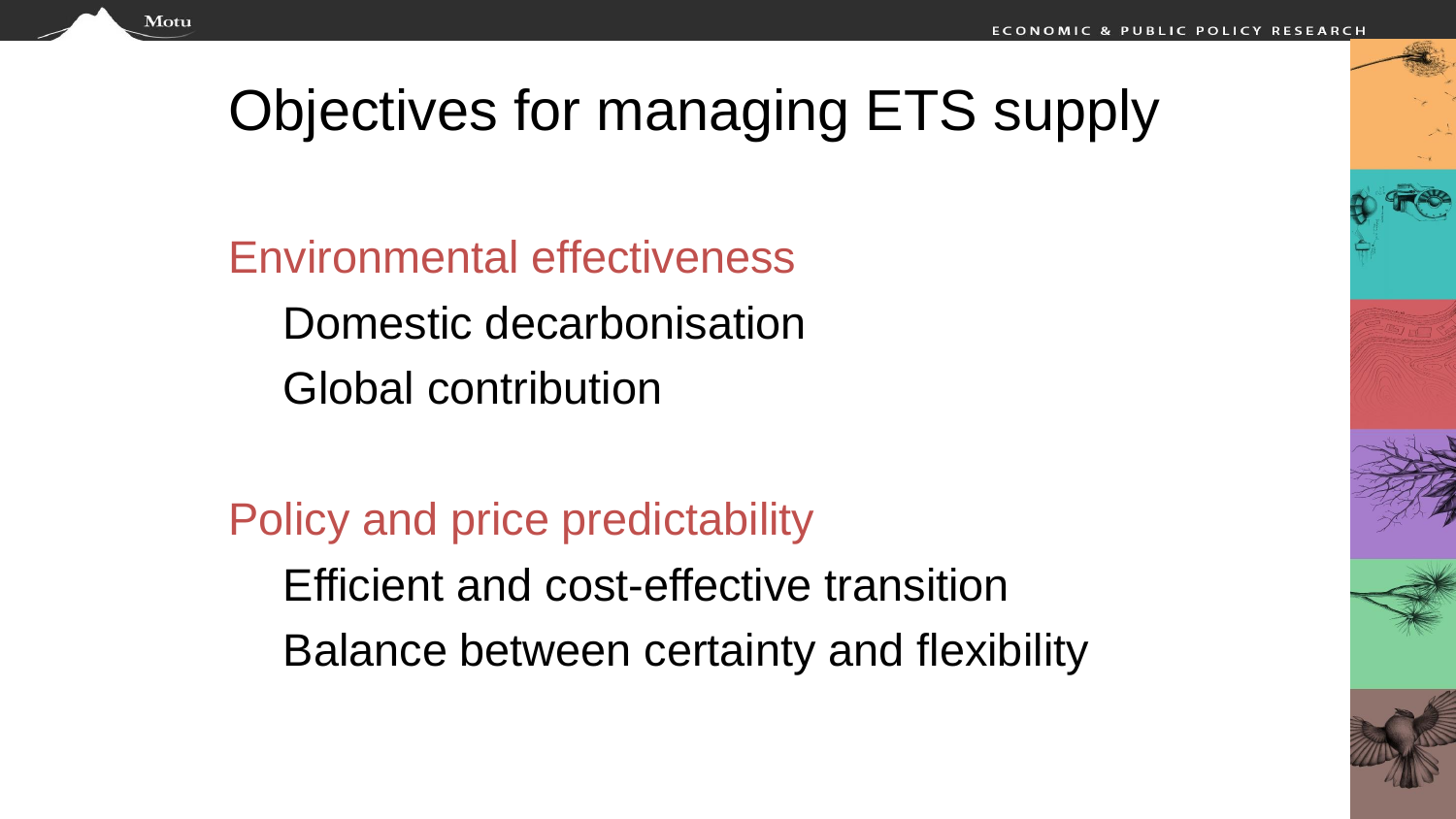## Core proposal

- **1. NZUs** enter the market through auctioning, free allocation, removals, and banking
- 2. Government manages ETS supply through an annual **Cap** on units auctioned and freely allocated with a **Unit Reserve**
- 3. The market sets the price with **Price Band** safeguards, managed through the Unit Reserve
- 4. The Cap and Price Band are set in advance for 5 years, extended by 1 year each year, and guided by 10-year **Cap and Price Band Trajectories**; review is triggered when the Unit Reserve nears depletion or by a *force majeure* event
- 5. An **Independent Body** provides advice to government on ETS supply and price
- 6. The supply of **International Units** is managed by government in line with NZ's domestic net zero transition

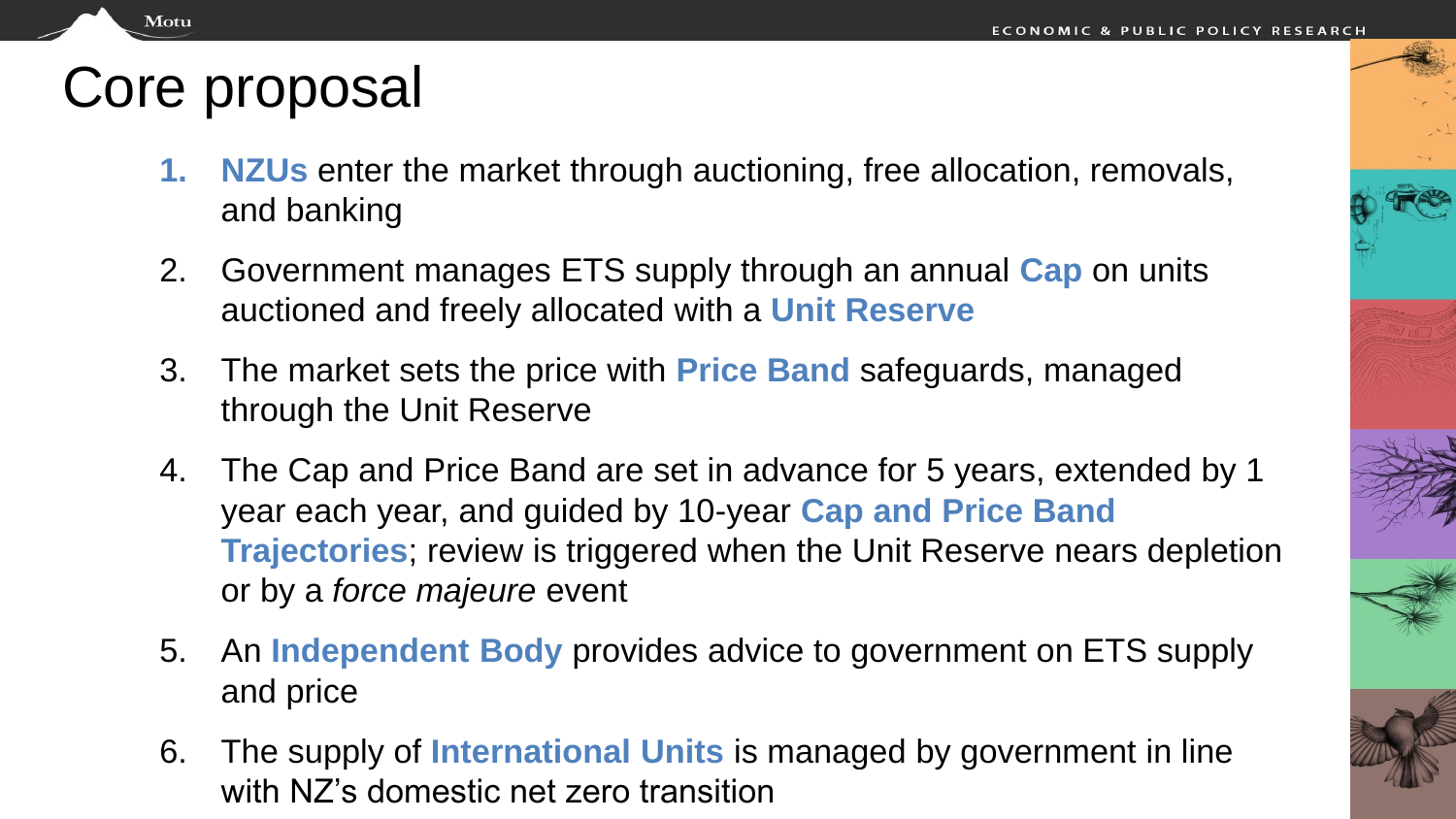# Introduce a Cap



- Limits sum of auctioning plus free allocation
- Unit Reserve used to adjust auction volume to manage prices
- Additional domestic supply from removals, banking
- Guided by 10-year Cap Trajectory







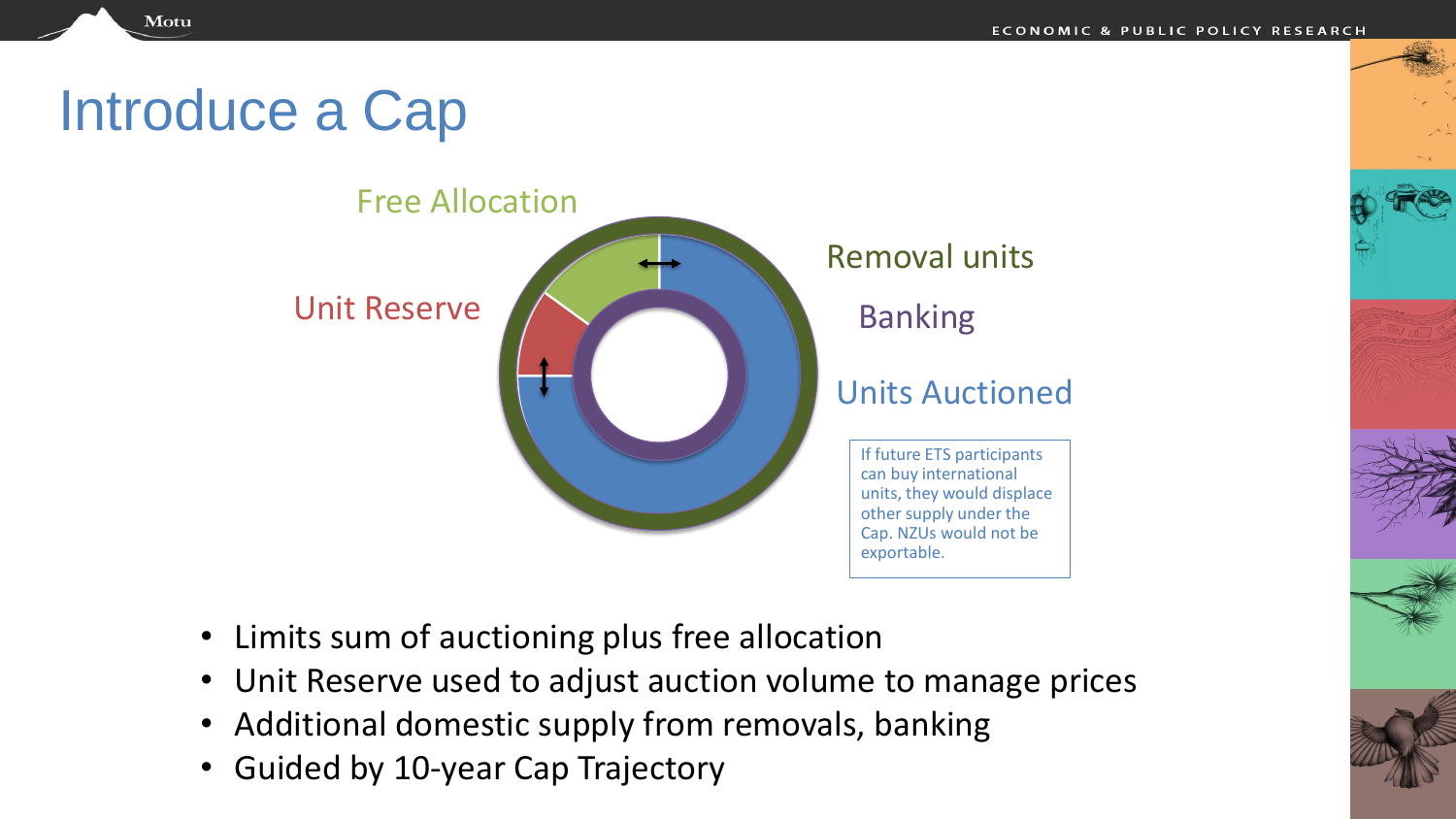#### Introduce a 10-year Cap Trajectory

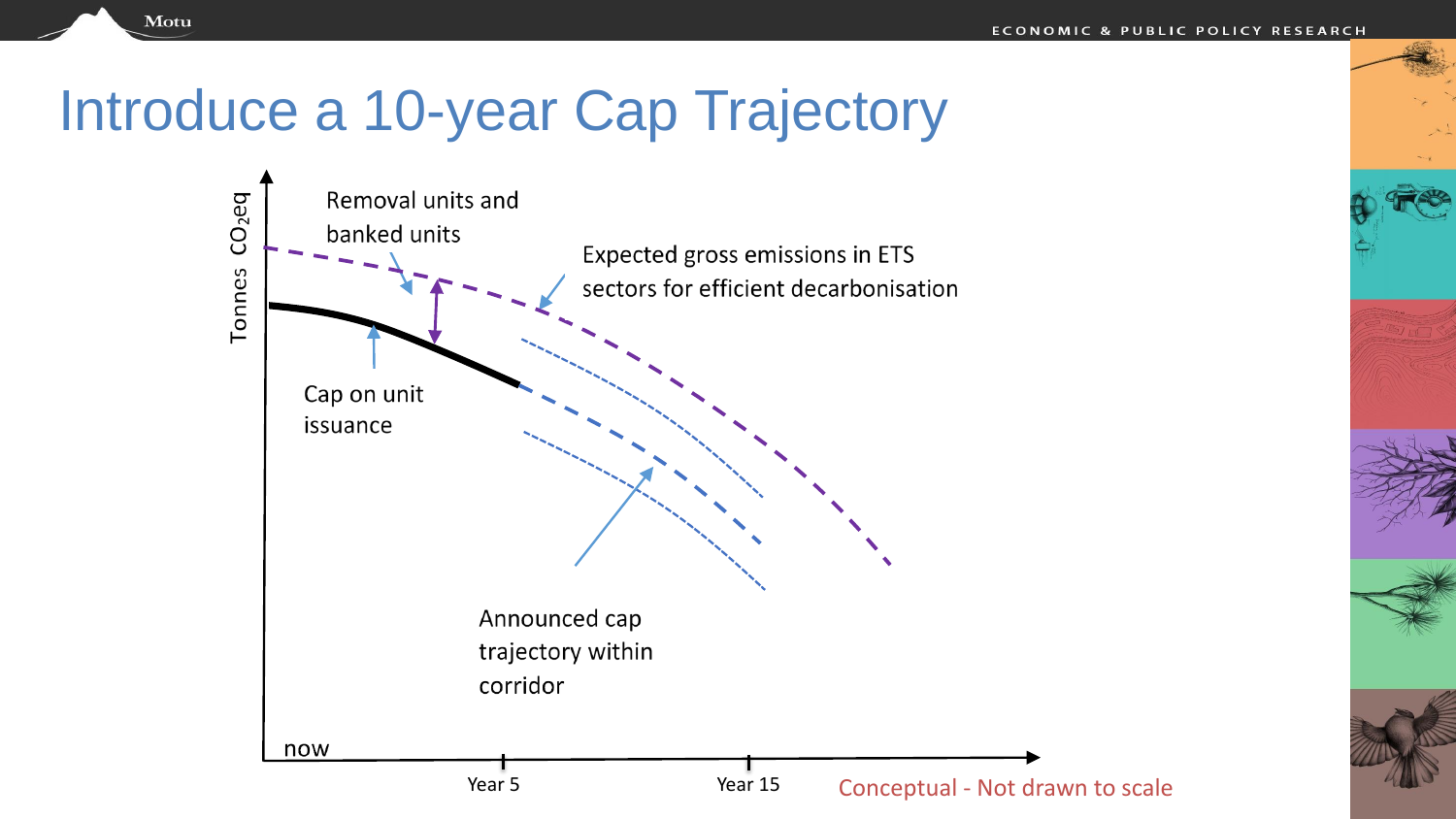# Align the Cap with targets (1)

Motu

The government sets the Cap in line with:

- 1. NZ's global contribution to mitigation
- 2. Domestic decarbonisation objectives
- 3. International mitigation costs
- 4. Technical and economic mitigation potential in ETS and non-ETS sectors
- 5. Other policies and measures in ETS and non-ETS sectors

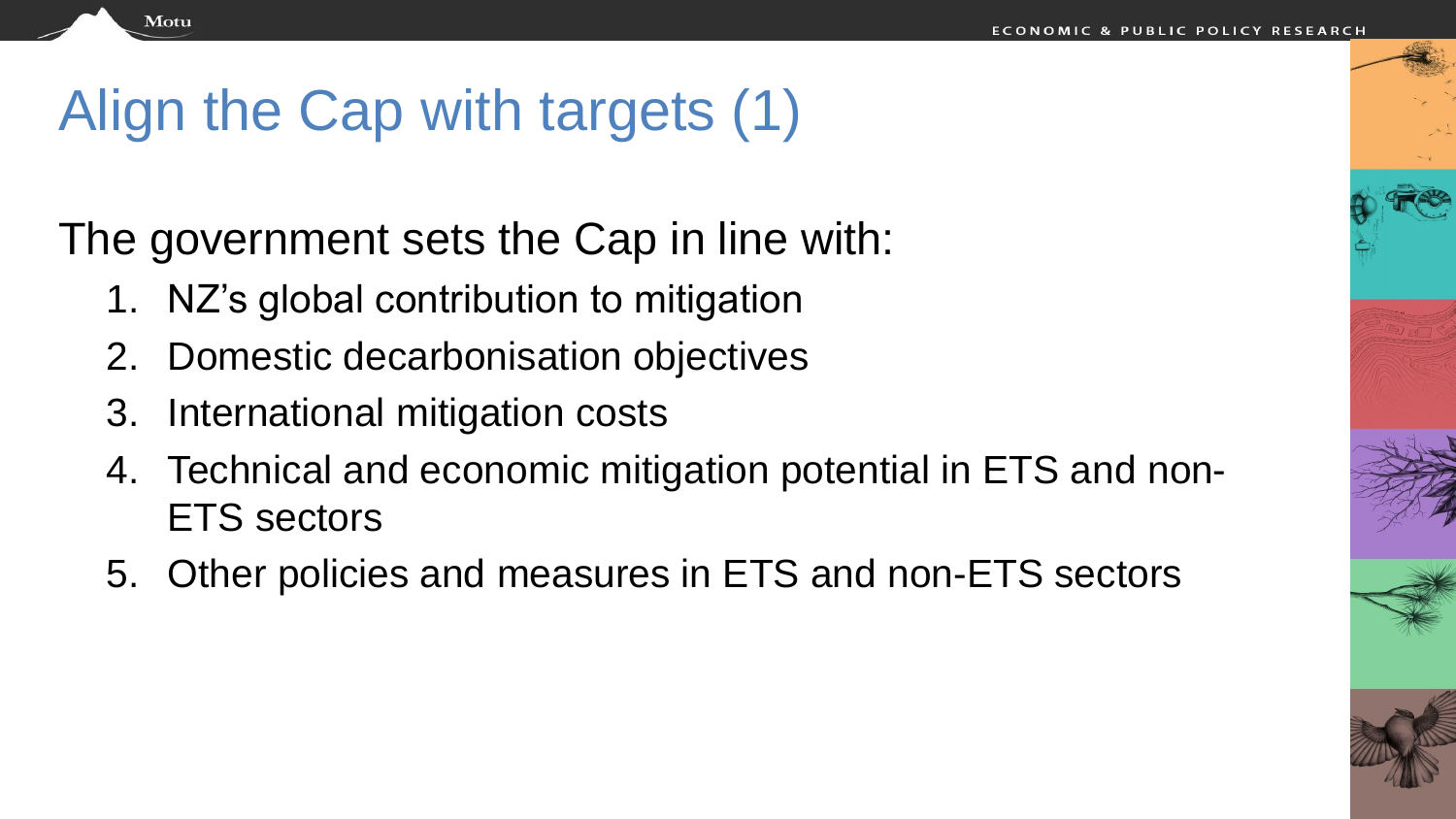## Carbon budget under current settings (2017)



Source: MfE (2017). "New Zealand's provisional carbon budget for 2021-2030."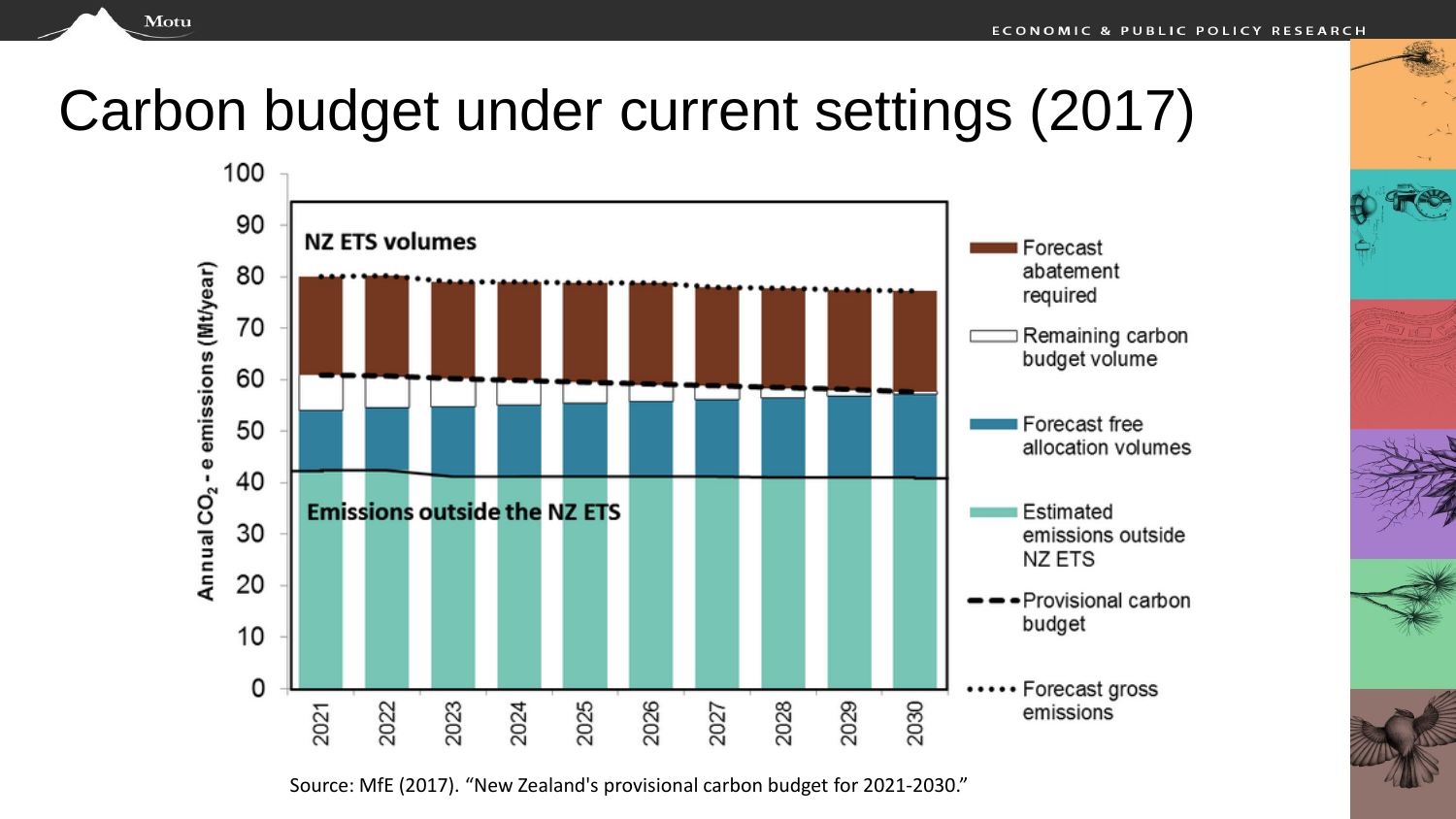# Align the Cap with targets (2)

Conceptual - Not drawn to scale

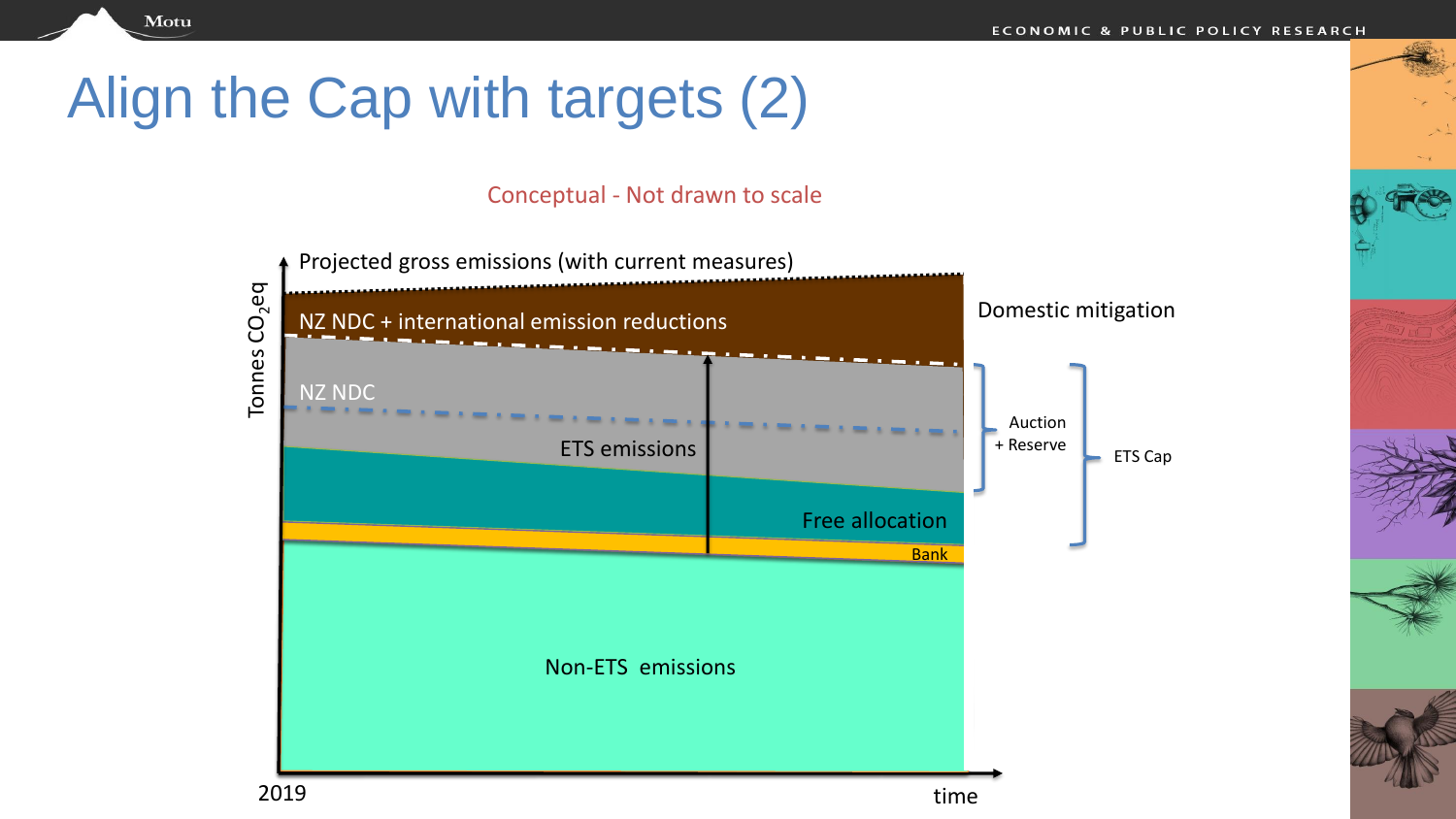# Effective levers for adaptive price control

- 1. Cap is one determinant
	- Large bank allows market to smooth prices for economic shocks
- 2. Good information to market
	- on demand
	- on supply

Motu

Political process for signalling decisions that affect prices well in advance and stable, time-consistent governance

- 3. Price band
	- gives price signal even if price is always at one margin

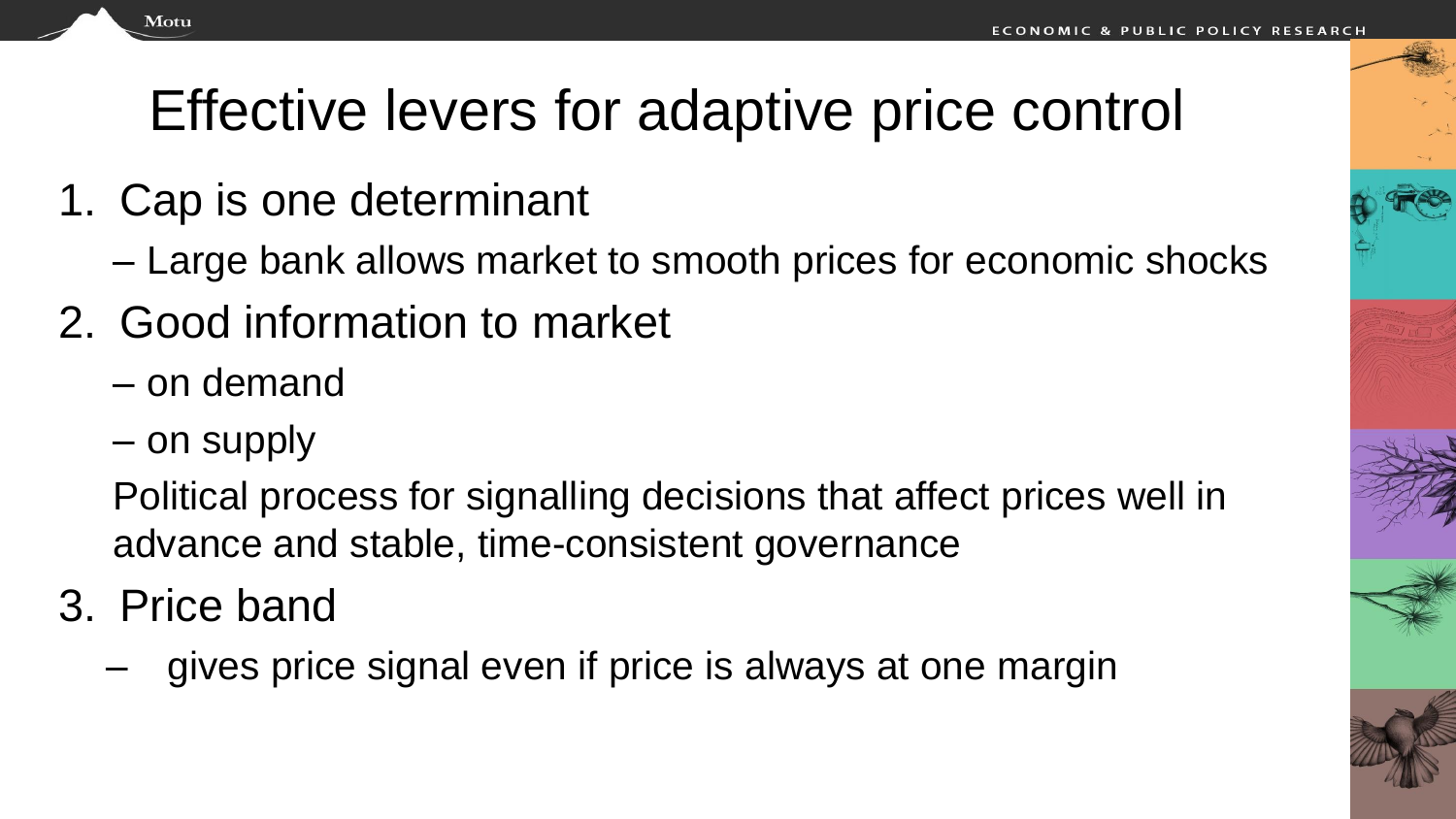#### Introduce a Price Band

Motu

Price Floor: Reserve price at auction

Price Ceiling: Trigger for releasing more auction volume from the Unit Reserve at increasing prices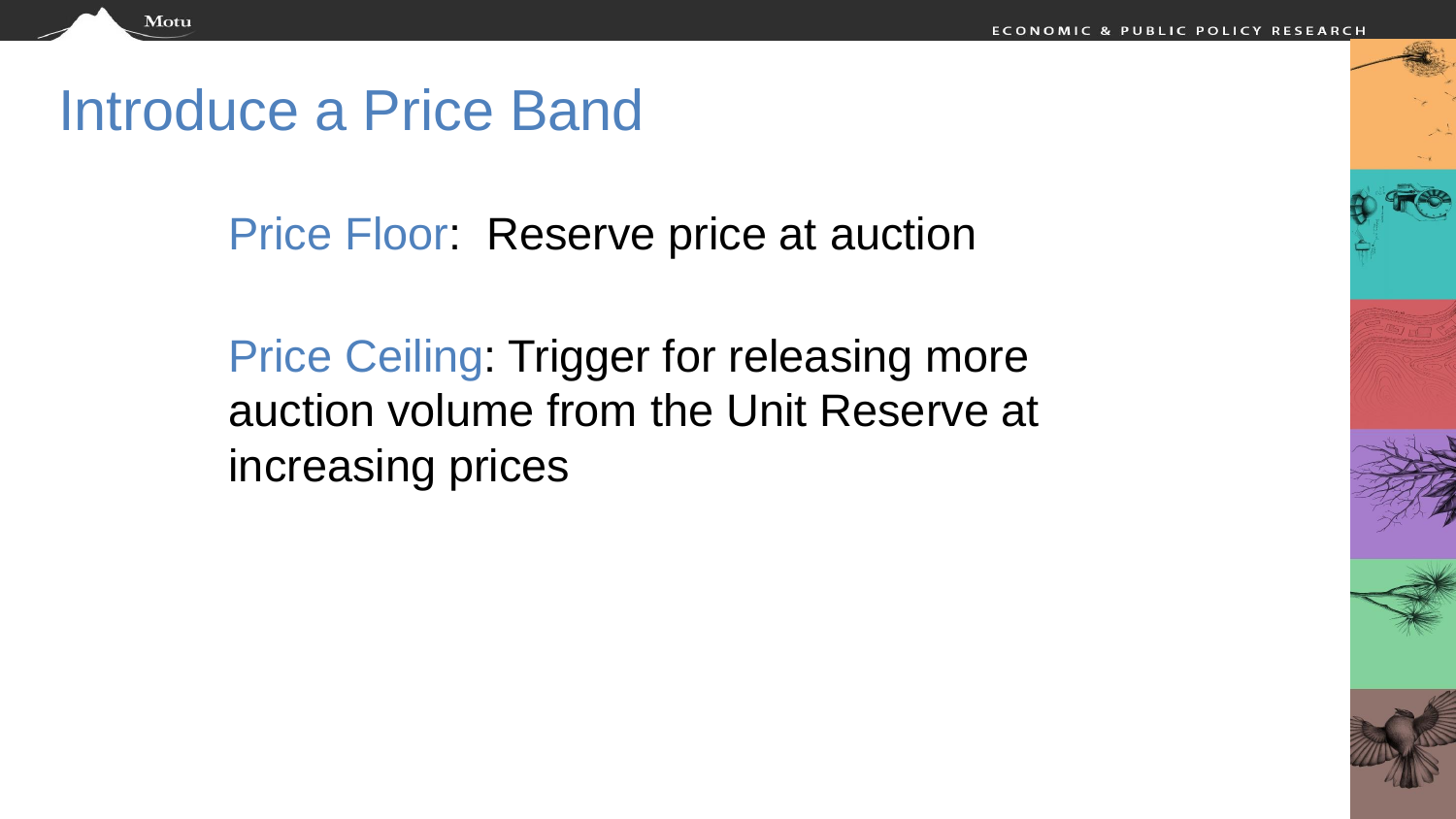#### Price Band and Trajectories

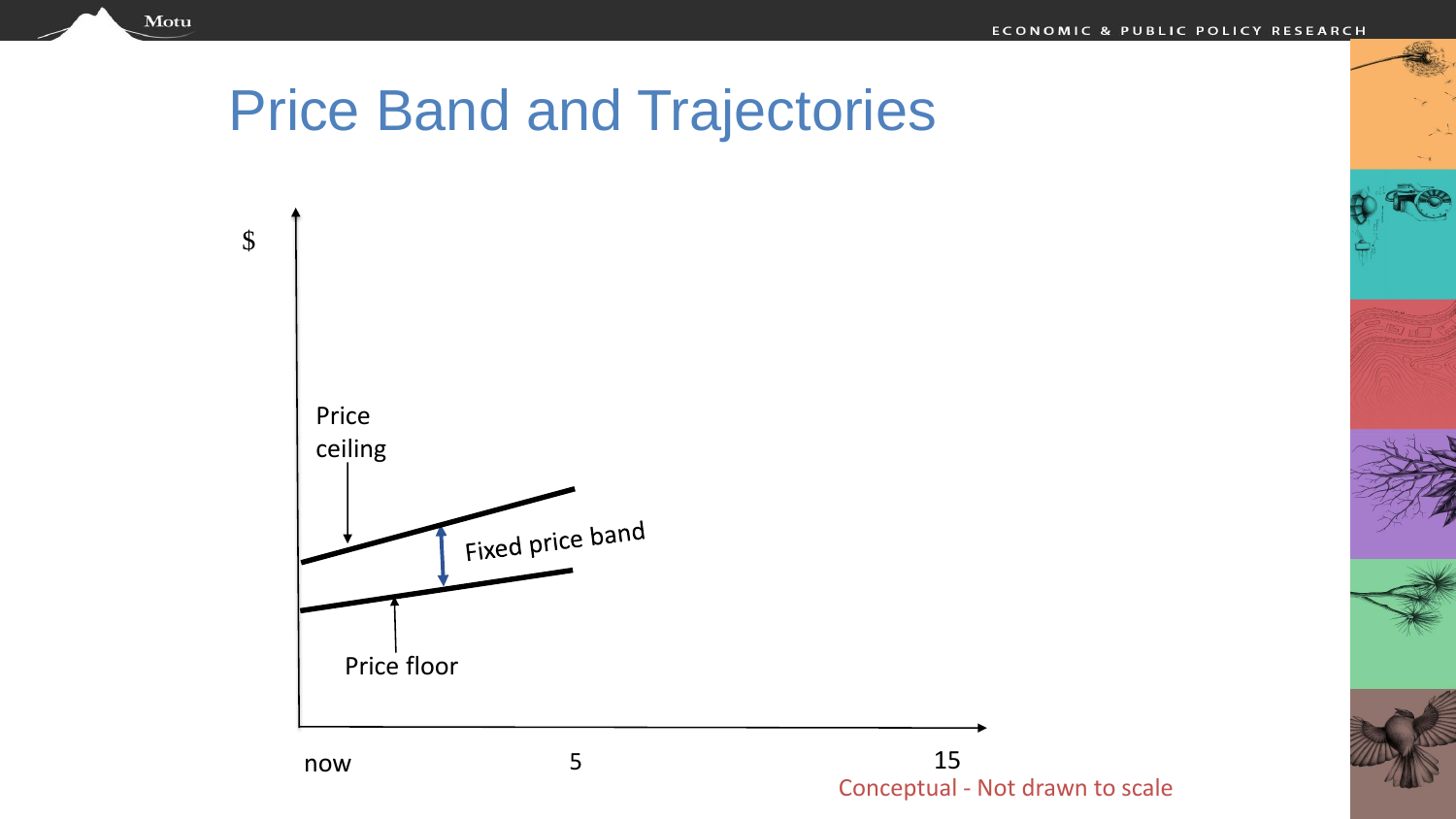#### Price Band and Trajectories

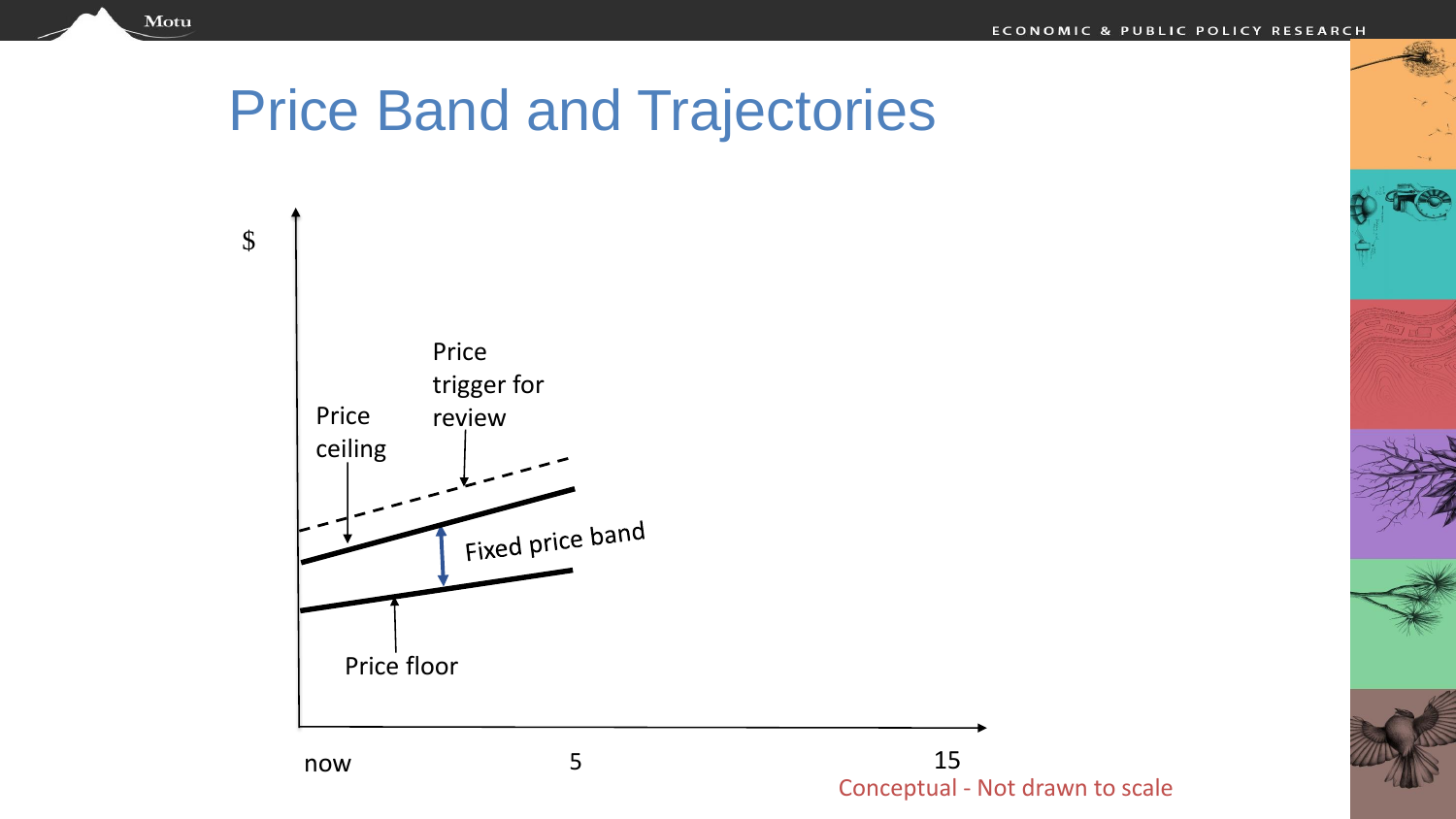#### Price Band and Trajectories